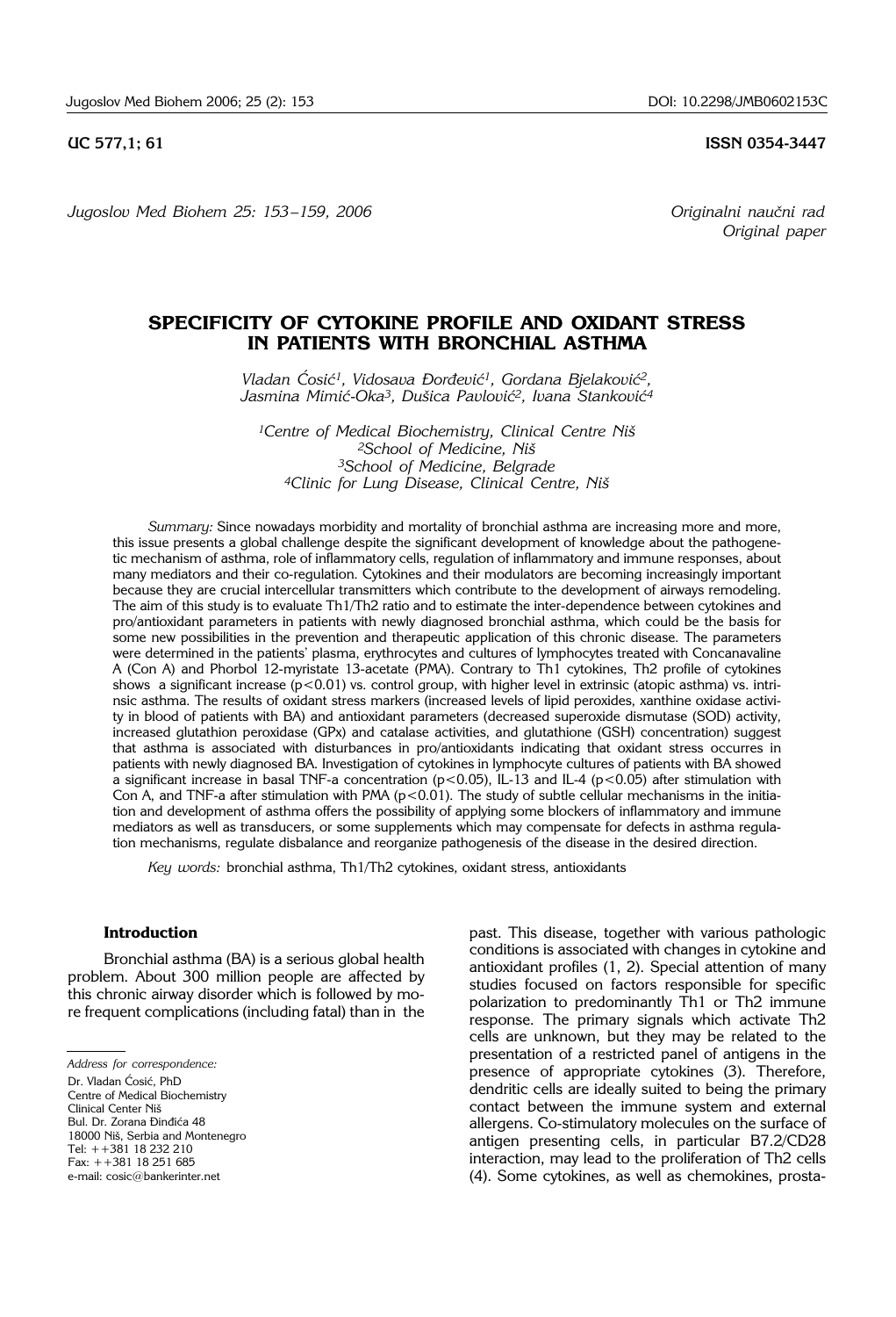glandins, nitric oxide and oxidants can directly influence the polarization of Th cells acting via transcriptional factors (5–7). Certainly, the domination of Th2 cytokines leads to secretion and release of many mediators which determine the type of immune-inflammatory response (8).

The disturbances in cytokine profile, oxidant stress and response of antioxidant enzymes to cytokines have a key role in both the initiation and the development of asthma. These events are being increasingly recognized as important in remodeling airways and critical in orchestrating the type of inflammatory response (9). In experimental models, oxidants and specific pattern of Th1/Th2 cytokines can produce many of the features typical for asthma: they induce bronchoconstriction and increase in airway responsiveness to several agonists (10). Also, in these models oxidants and cytokines can lead to increased permeability of the airways. Cytokines induce synthesis and secretion of endothelial adhesion molecules, intercellular adhesion molecule-1 (ICAM-1) and vascular cell adhesion molecule-1 (VCAM-1) (11), endothelial leukocyte adhesion molecule-1 (ELAM-1), E selectin, chimiotactic cytokines, such as IL-8 and an additional degranulating factor which can induce neutrophil degranulation (12) and stimulate oxidant stress followed by the formation of free radicals. The inflammatory cells, stimulated by cytokines and recruited to the asthmatic airways, have an exceptional capacity for producing oxidants. In addition, activated eosinophils, neutrophils, monocytes and macrophages, as well as resident cells such as bronchial epithelial cells, can generate oxidants (10, 13–15) as well.

Lung cells experience enhanced oxidant stress because of their direct exposure to environmental irritants and pollutants. Also, specific features of the lung (large surface area, high partial pressure of oxygen) contribute to its distinct model of antioxidants (including SOD and GPx) for protection against exposure to noxious oxidants, compared to other organs (16, 17). When an imbalance exists between oxidants and antioxidants in favor of oxidants, oxidative stress occurs.

The purpose of this study was to evaluate the level of circulating cytokines and antioxidant enzyme production in patients with newly diagnosed bronchial asthma, and the results were compared with those from healthy immunocompetent individuals. The study included the examination of plasma Th1 (TNF- $\alpha$ , INF- $\gamma$ , IL-1 $\beta$ ) and Th2 (IL-4, IL-10, IL-13) cytokines, antioxidant enzyme activities SOD, GPx, catalase and the level of thiobarbituric acid-reactive substances (TBARS) as markers of lipid peroxidation. The measurement of cytokine levels in plasma may not adequately reflect the cytokine-producing potential of immune cells due to the short life of cytokines and the presence of soluble receptors, anticytokine antibodies, and receptor antagonists in human plasma. Therefore, we also observed the effect of Concanavaline A (Con A) and Phorbol 12-myristate 13 acetate (PMA) on the expression of Th1 (TNF- $\alpha$ , INF- $\gamma$ ) and Th2 cytokines (IL-4, IL-13) before and after stimulation.

## **Patients and Methods**

## *Patient selection*

In this study we observed 52 patients, aged 40–58 years, with newly diagnosed bronchial asthma, as defined by the Global Initiative for Asthma (GINA) (18). Patients were divided into two main groups: intrinsic (non-allergic) and extrinsic (atopic, allergic) type of BA, on the basis of GINA recommendations (immunologic parameters, clinical finding, specific cells for asthma and other relevant functional tests). Patients with abnormal renal or hepatic function or with a recent atherosclerotic event were excluded.

The blood was taken just before patients inhaled glucocorticoides and received other adjuvant therapy. Obtained results were compared with control group. The control group included 49 volunteers.

## *Cytokine and parameters of oxidative stress assays*

The sera of all participants as well as cell culture supernatants were collected and frozen for a later analysis of cytokines by the enzyme-linked immunosorbent assay (ELISA) technique with commercially available kits. IL-1 $\beta$ , TNF- $\alpha$  and IL-10 kits were obtained from R&D Systems (Abingdon, Oxon, UK). IFN-g kit was obtained from Bender Med System Diagnostics (Vienna, Austria) and IL-4, IL-13 were obtained from Beckman Coulter, Imunotech (Marseille, France). In cell culture supernatants cytokines were analyzed by ELISA kits obtained from Bender Med System (Vienna, Austria). All cytokine assays were calibrated in accordance with the World Health Organization international standards by the kit manufacturer. Sensitivities for individual assays are as follows: TNF- $\alpha$ , < 4.4 pg/mL; IL-1 $\beta$ , 1 pg/mL; IFN- $\gamma$ , 1.5 pg/mL; IL-4, < 2 pg/mL; IL-10, < 0.5 pg/mL; IL-13, 1.5 pg/mL.

The concentration of thiobarbituric acid-reactive substances (TBARS) was determined by thiobarbituric acid method: lipid peroxidation products reacting with thiobarbituric acid in the buffer of 1% orthophosporic acid solution, pH 2.0, and the addition of  $1 \mu$ mol of iron sulphate. The absorbance was measured at 535 nm (19). Catalase (EC 1.11.1.6) activity was determined with the method of Beutler based on the decomposition of  $H_2O_2$  followed directly by the decrease in absorbance at 230 nm (20). Glutathione was determined with Ellman reagents (5,5 ditiobis-2 nitrobens acid-DNTB) and absorption was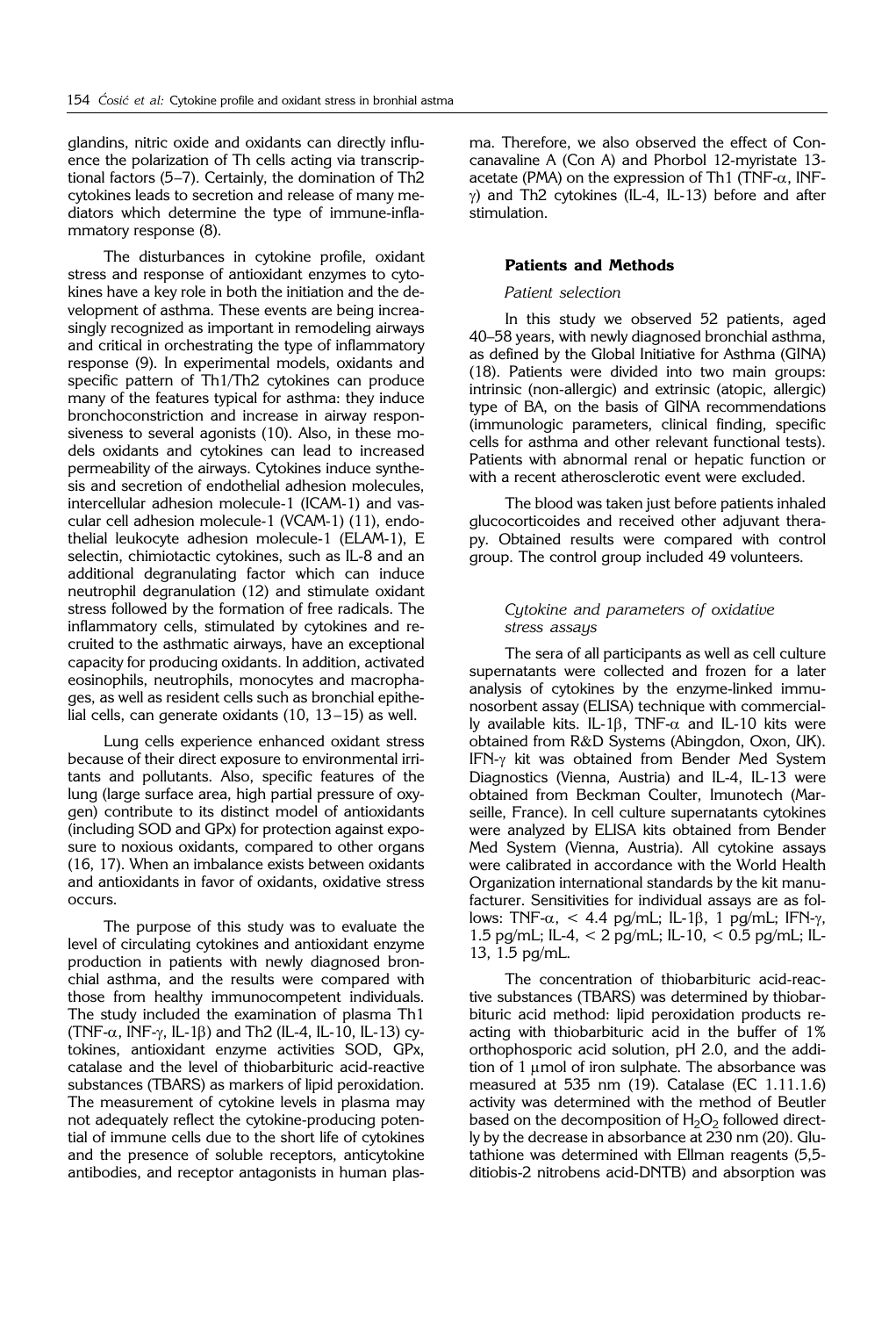measured at 412 nm (21). Activities of GSH-Px (EC 1.11.1.9) and SOD (EC 1.15.1.1) were performed in erythrocytes with the commercial kit Ransel and Ransod (Randox Lab, UK) on the Beckman Synchron CX 5 analyzer. Activity of MnSOD was obtained by KCN inhibition.

#### *Isolation and culture of human PBMC*

Peripheral blood mononuclear cells (PBMC) were isolated from 10 mL freshly drawn heparinized blood in 9 patients with newly diagnosed bronchial asthma, through density gradient centrifugation by Histopaque-1077. The cells were washed twice in RPMI 1640 culture medium containing 25 mmol/L HEPES, 2 mmol/L glutamine, penicillin (100 U/mL), streptomycin (100 mg/mL) and resuspended at the concentration of  $2 \times$ 106/mL in the same medium supplemented with 10% fetal calf serum. PBMC were treated for 72h with Concanavaline A (Con A, SERVA, Germany, 10 mg/mL) and Phorbol 12-myristate 13-acetate (PMA, Sigma, Germany, 10 ng/mL) at 37  $^{\circ}$ C in an atmosphere of 95% air and  $5\%$  CO<sub>2</sub>. After incubation, the concentration of some Th1 (TNF- $\alpha$ , INF- $\gamma$ ) and Th2 (IL-4, IL-13) cytokines was measured in supernatant and cell homogenates.

## **Results**

Crucial parameters for the division of patients into two main groups are presented in *Table I*. Patients with extrinsic asthma are characterized by a higher level of IgE, number of eosinophiles and lower concentration of CRP in comparison with those of the intrinsic type. All of these BA features were increased in comparison with the control group (*Table I*).

Oxidative stress was estimated on the basis of disturbances in pro/antioxidative status. We noted an increased activity of prooxidant enzyme (XO) and increased concentration of TBARS, markers of lipid peroxides. Antioxidant enzymes showed different activities: increased activity of catalasa and GPx in erythrocites as well as catalasa in plasma and significant decrease in erythrocyte SOD activity (*Table II*).

Th1/Th2 ratio was disturbed: contrary to Th1 cytokines, Th2 cytokine profile shows a significant increase  $(p<0.01)$  vs. control group, being higher in

Table I Main immunological biomarkers in patients with BA

| Parameters                  | Control         | BA                           | <b>Extrinsic BA</b> | Intrinsic BA                 |
|-----------------------------|-----------------|------------------------------|---------------------|------------------------------|
| $CRP$ (mg/L)                | $1.1 \pm 0.5$   | $3.2 \pm 3.9^{\circ}$        | $1.7 \pm 5.0$       | $4.7 \pm 0.9^{\circ}$        |
| Eosinophilis (G/L)          | $0.20 \pm 0.07$ | $0.71 \pm 0.18$ <sup>b</sup> | $0.81 \pm 0.21$     | $0.68 \pm 0.17$ <sup>b</sup> |
| IgE (U/ml)                  | $32.5 \pm 10.1$ | $91.4 \pm 71.2^b$            | $142.5 \pm 60.4$    | $34.5 \pm 18.2$              |
| Values are means $\pm$ S.E. |                 |                              |                     |                              |

ap<0.01 vs. control group

 $b_p$  < 0.001 vs. control group & vs. intrinsic BA group

|                                                                                               | Control         | BA                           | <b>Extrinsic BA</b>      | Intrinsic BA               |
|-----------------------------------------------------------------------------------------------|-----------------|------------------------------|--------------------------|----------------------------|
| $XO$ pl $(U/L)$                                                                               | $8.98 \pm 1.74$ | $9.97 \pm 1.84^a$            | $10.08 \pm 2.05^{\circ}$ | $9.85 \pm 1.88$            |
| TBARS pl. (umol/L)                                                                            | $7.76 \pm 1.21$ | $8.51 \pm 1.58$ <sup>a</sup> | $8.15 \pm 1.13$          | $8.90 \pm 2.36^{\circ}$    |
| TBARS er. (umol/L)                                                                            | $5.66 \pm 0.89$ | $6.41 \pm 11.6$              | $6.67 \pm 1.08$          | $6.12 \pm 1.16$            |
| Catalase er. ( $\frac{U}{g}$ Hb $\times$ 10 <sup>4</sup> )                                    | $5.54 \pm 0.81$ | $7.17 \pm 1.96$              | $8.35 \pm 1.71^{\rm b}$  | $5.86 \pm 1.32$            |
| Catalase pl. (kU/L)                                                                           | $39.6 \pm 14.5$ | $81.1 \pm 20.1$ c            | $82.8 \pm 19.3$ c        | $79.2 \pm 22.7$ c          |
| SOD er. (U/g Hb)                                                                              | $1272 \pm 498$  | $1102 \pm 472$               | $1282 \pm 524$           | $902 + 184$ <sup>a,d</sup> |
| $GPx$ er. $(U/q Hb)$                                                                          | $27.1 \pm 11.2$ | $42.9 \pm 15.2$ <sup>a</sup> | $45.6 \pm 14.0^{\circ}$  | $39.9 \pm 16.7$            |
| GSH (umol/L)                                                                                  | $7.38 \pm 1.42$ | $9.83 \pm 1.78$ <sup>a</sup> | $8.63 \pm 1.88$          | $11.16 \pm 1.66^{\circ}$   |
| Values are means $\pm$ S.E.<br>$a$ p<0.05 vs. control group<br>$b_n < 0.01$ vs. control group |                 |                              |                          |                            |

b<sub>p</sub><0.01 vs. control group

cp<0.001 vs. control group

dp<0.05 vs. extrinsic BA group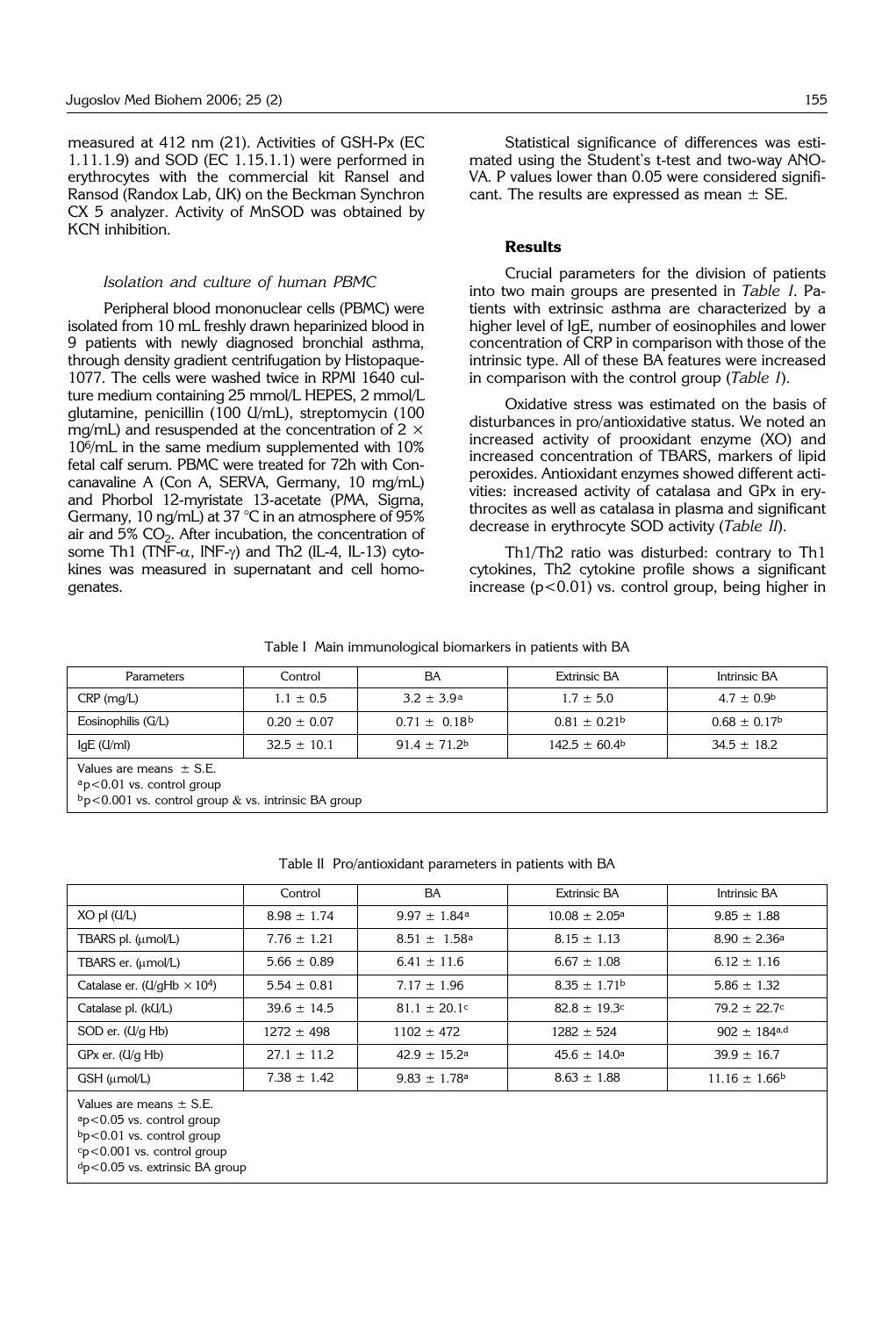|                             |                                                                | Control          | BA                            | <b>Extrinsic BA</b>           | Intrinsic BA                   |
|-----------------------------|----------------------------------------------------------------|------------------|-------------------------------|-------------------------------|--------------------------------|
| Th $1$ (pg/mL)              | IL-1 $\beta$                                                   | $16.69 \pm 3.62$ | $17.04 \pm 4.73$              | $17.58 \pm 5.45$              | $16.44 \pm 3.75$               |
|                             | INF- $\gamma$                                                  | $5.89 \pm 1.67$  | $8.45 \pm 1.95$               | $7.96 \pm 1.88$               | $9.00 \pm 1.94$                |
|                             | TNF- $\alpha$                                                  | $5.89 \pm 2.47$  | $6.72 \pm 3.82$               | $7.31 \pm 2.52$               | $6.07 \pm 1.77$                |
| Th $2$ (pg/mL)              | $IL-4$                                                         | $8.97 \pm 1.62$  | $13.03 \pm 2.07$ <sup>a</sup> | $13.53 \pm 1.78$ <sup>a</sup> | $12.47 \pm 1.75^{\circ}$       |
|                             | $IL-10$                                                        | $5.13 \pm 3.27$  | $19.75 \pm 11.74$             | $21.36 \pm 14.04$             | $17.96 \pm 10.27$ <sup>a</sup> |
|                             | $IL-13$                                                        | $2.17 \pm 1.18$  | $7.06 \pm 5.31$ <sup>a</sup>  | $8.33 \pm 4.42^{\circ}$       | $5.65 \pm 4.24$                |
| Values are means $\pm$ S.E. | $a$ p<0.05 vs. control group<br>$b_p$ < 0.01 vs. control group |                  |                               |                               |                                |

Table III Concentration of plasma cytokines in patients with BA

Table IV IFN- $\gamma$  and TNF- $\alpha$  production by stimulated cultured PBMC

| Group                                                                                                           | Mitogen             | IFN- $\gamma$ (pg/mL) | TNF- $\alpha$ (pg/mL) |
|-----------------------------------------------------------------------------------------------------------------|---------------------|-----------------------|-----------------------|
|                                                                                                                 | Con A               | $95(8 - 1180)$        | 1465 (1050-1730)      |
| Control $(n = 6)$                                                                                               | <b>PMA</b>          | $19(10-80)$           | 3050 (750-5280)       |
|                                                                                                                 | None (cell control) | $6(5-6)$              | 350 (330 - 435)       |
|                                                                                                                 | Con A               | $103(18 - 1260)$      | 1381 (680-1730)       |
| $BA (n = 10)$                                                                                                   | <b>PMA</b>          | $29(6 - 1150)$        | 12345 (860-95780)b    |
|                                                                                                                 | None (cell control) | $6(6-7)$              | 1050 $(105 - 1470)^a$ |
| $a$ <sup>a</sup> p < 0.05 vs. unstimulated control group<br>$\overrightarrow{b}_p$ < 0.05 vs. PMA control group |                     |                       |                       |

Median values and range are given in parentheses.

| Group                                                                                                                                                   | Mitogen             | $IL-4$ ( $pq/mL$ ) | IL-13 $(pq/mL)$  |
|---------------------------------------------------------------------------------------------------------------------------------------------------------|---------------------|--------------------|------------------|
|                                                                                                                                                         | Con A               | $9(7-70)$          | $11(6-415)$      |
| Control $(n = 6)$                                                                                                                                       | <b>PMA</b>          | $6.5(6-9)$         | $22.5(8-150)$    |
|                                                                                                                                                         | None (cell control) | $5(5-6)$           | $5(4-5)$         |
|                                                                                                                                                         | Con A               | $13(6-57)^a$       | 137 $(7-1180)^b$ |
| $BA (n = 10)$                                                                                                                                           | <b>PMA</b>          | $6(5-72)$          | $49(5 - 2630)$   |
|                                                                                                                                                         | None (cell control) | $5(5-7)$           | $5(4-6)$         |
| $a$ <sub>p</sub> $<$ 0.05 vs. Con A stimulated control<br>$b_p$ <0.01 vs. Con A stimulated control<br>Median values and range are given in parentheses. |                     |                    |                  |

Table V IL-4 and IL-13 production by stimulated cultured PBMC

extrinsic vs. intrinsic asthma. The highest level was noted in the concentration of IL-10 in patients with extrinsic type of BA (*Table III*).

Median values and range for the production of each cytokine by cultured PBMC from patients with BA were compared with controls and are given in *Tables IV* and *V*. The results show homogeneous values of basal (unstimulated) cytokine production (except basal TNF- $\alpha$  production). Although the results for IFN-g production (*Table IV*) show a wide range of values, the median values demonstrate a clear mito-

gen stimulatory effect, but significant differences were not observed. Also, it was noticed that Con A induces much higher IFN-g production than PMA in both control and patient PBMC. In contrast, PMA-stimulated PBMC produced a higher concentration of TNF- $\alpha$  in comparison with Con A-treated cells. Unstimulated patient PBMC produced three times larger amounts of TNF- $\alpha$  than PBMC of healthy persons, and this difference was significant ( $p$ <0.05).

Production of IL-4 was significantly higher in patients than in controls after Con A stimulation. IL-13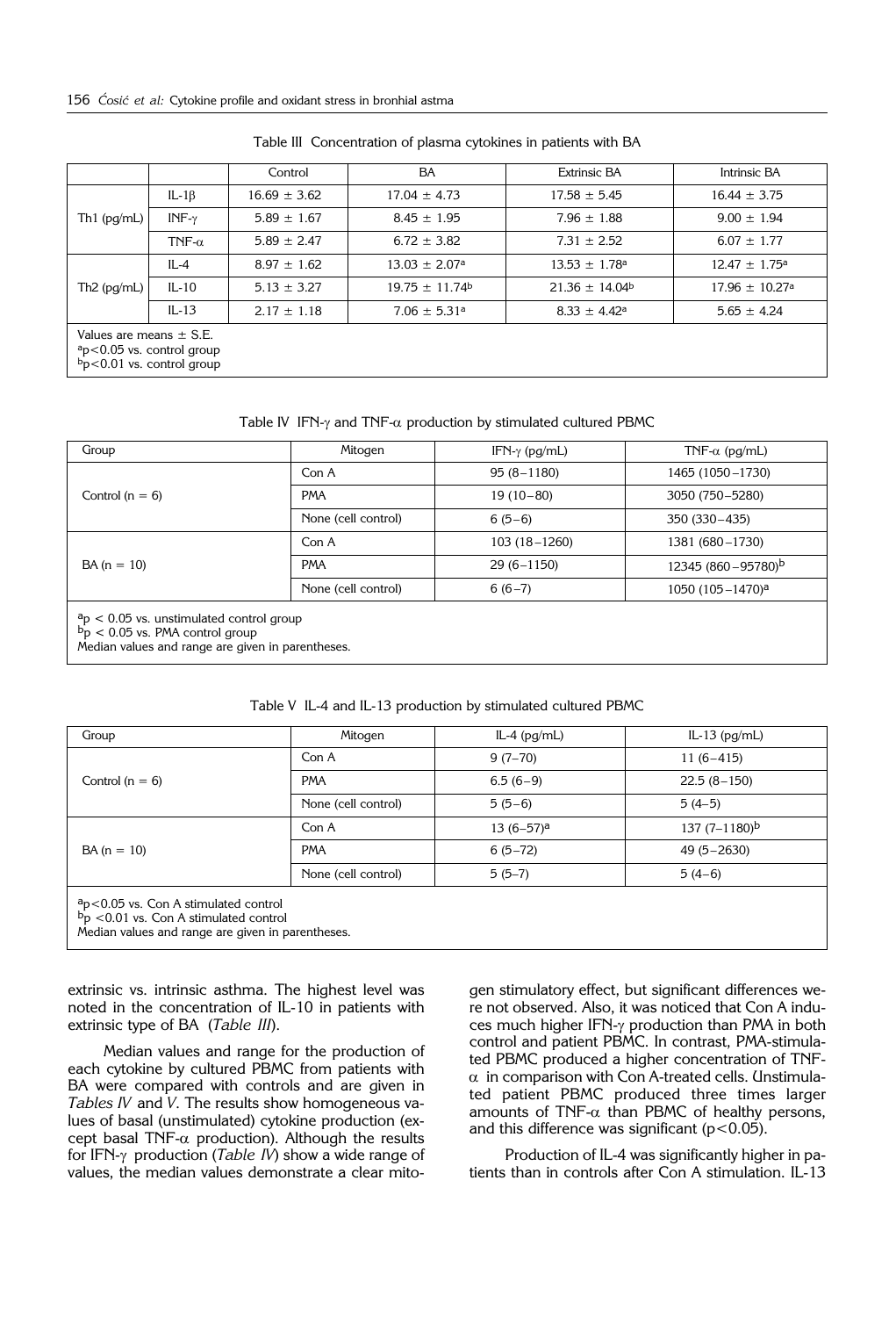production showed a wider range of values than IL-4 production in both groups. Stimulation with Con A leads to a greater production of IL-13 in comparison with healthy subjects  $(p<0.01)$ .

## **Discussion**

The results of this investigation showed disturbance of Th1/Th2 balance in patients with BA: a significant increase in Th2 and unaffected Th1 cytokines. The highest increase was noted in concentrations of IL-10 and IL-13 in patients with extrinsic asthma, and the increase in IL-13 and IL-4 was in significant correlation with the degree of disease. Cytokines are released from consecutive airway cells and contribute to a characteristic inflammation which leads to clinical features of BA. Despite the well known fact that IL-4 is the crucial cytokine of Th2 response (22, 23), recent studies show that some other ligands can bind to IL-4a and activate STAT6, which is an important step in asthma signaling cascade of IL-4 (24, 25). Thus, IL-13 can express effects similar to those of IL-4 (26, 27) by activation of IL-13R/IL-4R receptor complex which activates different transducer-signaling mechanisms, including STAT6 and insulin receptor substrate-2 (IRS-2). A recent study demonstrates the key role of STAT6 in the development of phenotype BA (24).

In this study we used two mitogens, Con A and PMA, to stimulate cultured lymphocytes. Con A is known to stimulate the proliferation of cytotoxic T cells, suppressor inducer T cells, or »virgin« T cells, while PMA stimulates some kind of oxidative stress. Unlike PMA which did not show any significant effect on cytokine production, a significant increase in IL-13 and IL-4 after Con A stimulation showed different response of patient lymphocytes in comparison with lymphocytes of healthy persons. The reason why different mitogens stimulate cells to produce different levels of cytokines is not clear, although the spectrum of target cells for each mitogen is known to be somewhat different. A spontaneous *in vitro* release of cytokines by PBMC may reflect a measure of their activation *in vivo*. *In vitro* TNF-a basal production from patient PBMC showed a significant increase in comparison with the basal production of control cells. The results from our study suggest that disturbance in cytokine concentrations in unstimulated and especially in stimulated cultures of patients with bronchial asthma is a result of a specific pattern in patients with probably chronic oxidative stress and disturbances in cytokine network.

Higher level of IL-13 is important because IL-13 plays a key role in bronchial hyperactivity affected by B cell (production of IgE), VCAM-1, eotaxin and Ca+2 activated chloride channel gene-1 (CACL1) (28). However, higher level of serum IL-10 in patients with BA probably has a beneficial effect on clinical and serological findings. It is known that IL-10 downregulates both Th1 and Th2 immune responses. Also, administration of IL-10 in patients with BA leads to improvement through clinical signs of the disease (29) by many anti-inflammatory effects (decrease Th1/Th2 cytokines, chemokines, inflammatory enzymes and increase IL-1RA and TIMPs) (3).

Specificity of oxidant stress in patients with BA is characterized by higher concentrations of TBARS and changed activities of antioxidants' enzymes, particularly in the extrinsic type of asthma: decreased SOD activity, increased glutathion peroxidase GPx and catalase activities. These changes suggest that asthma is associated with disturbances in pro/antioxidants and indicate that oxidant stress occurred.

It is known that main generators of free radicals include NADPH oxidase complex, XO, reactions of eikosanoide biosynthesis and mitochondrial respiratory chain (14–16). In asthma, activated eosinophils, neutrophils, macrophages and bronchial epithelia cells (characteristic finding in BA), stimulated by cytokines, represent crucial cells responsible for the generation of free radicals (29, 30). Eosinophils possess several times greater capacity for generating oxidants than neutrophils, and the EPO content of eosinophils is several times higher than that of MPO in neutrophils. The finding of lower SOD level may be the consequence of permanent consumption and inactivation of this enzyme by superoxide anion and by  $H_2O_2$ . Also, other studies indicated that SOD derangement in bronchoalveolar lavage (BAL) and increase in extracellular SOD activity may occur. Increased level of GSH may be a transitory finding in the blood of newly diagnosed patients with BA.

Oxidants have a direct influence on NF-kB and AP-1, crucial transcriptor factors which regulate the production of cytokines. Cytokines play an integral role in the coordination and persistence of inflammatory processes. In chronic inflammation of the airways, oxidants and/or antioxidants directly or indirectly participate in the main pathophisiological mechanisms of asthma: airways remodeling, bronchoconstriction and responsiveness.

A general and complete study of subtle cellular mechanisms in the initiation and development of bronchial asthma provides conditions for the administration of modulators of different inflammatory, immune mediators or transducers, or supplement application which may compensate for defects in asthma regulation mechanisms, balance disbalance and reorganize pathogenesis of disease in the desired direction.

*Acknowledgments.* This work (Project 1714: Inter-dependence between cytokines, antioxidative enzymes and adhesion molecules in Th1 and Th2 cellular responses) was supported by the Ministry of Science and Environmental Protection of Serbia.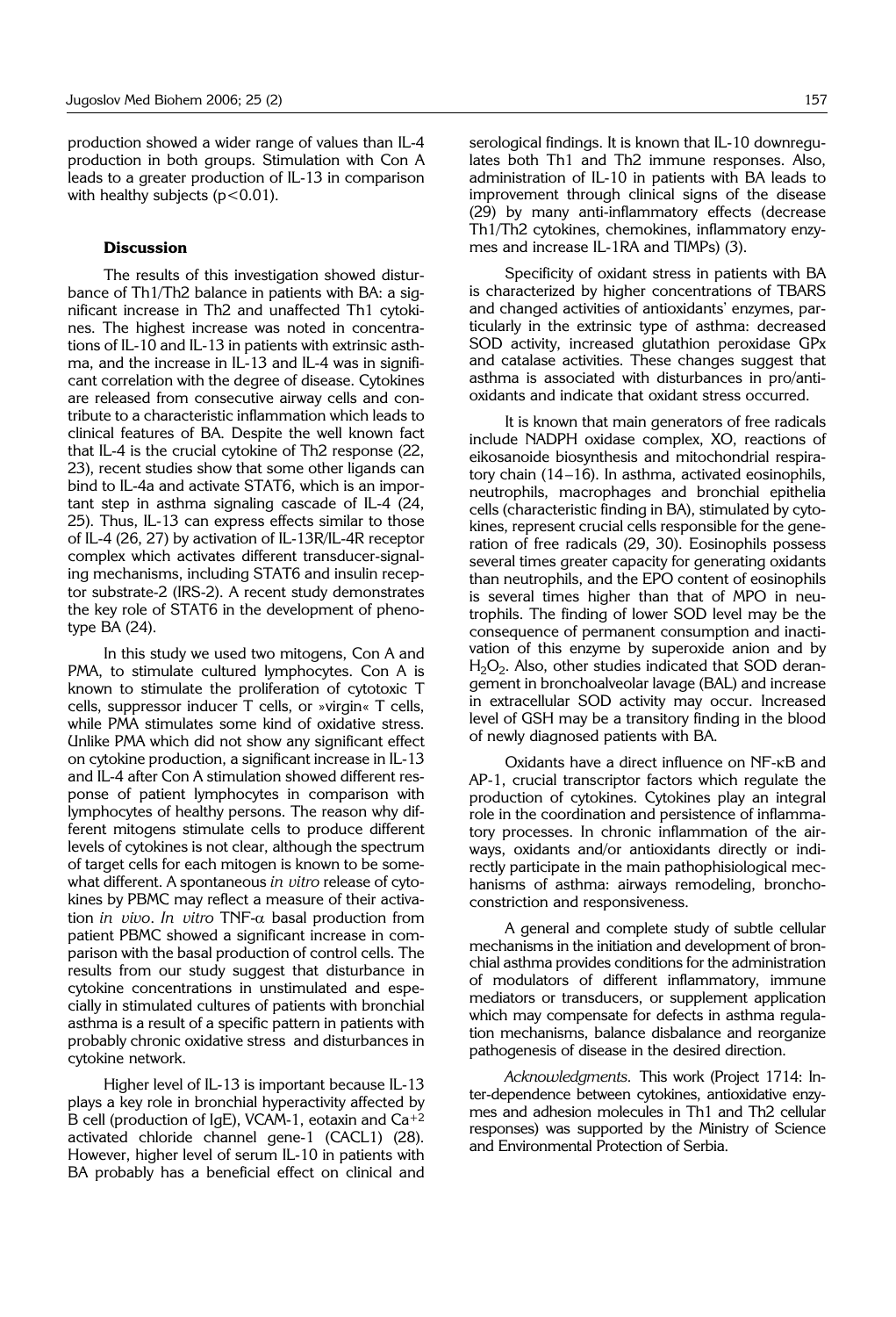## SPECIFI^NOST CITOKINSKOG PROFILA I OKSIDANTNOG STRESA U BOLESNIKA SA BRONHIJALNOM ASTMOM

Vladan Ćosić<sup>1</sup>, Vidosava Đorđević<sup>1</sup>, Gordana Bjelaković<sup>2</sup>, Jasmina Mimić-Oka<sup>3</sup>, Dušica Pavlović<sup>2</sup>, Ivana Stanković<sup>4</sup>

<sup>1</sup>Centar za medicinsku biohemiju, Klinički centar, Niš *2Medicinski fakultet, Ni{ 3Medicinski fakultet, Beograd* 4Klinika za plućne bolesti, Klinički centar, Niš

*Kratak sadržaj: Bronhijalna astma (BA), zbog sve većeg morbiditeta i mortaliteta, danas predstavlja glo*balni izazov uprkos velikom pomaku koji je napravljen u saznanjima o patogenetskim mehanizmima astme uključujući ulogu inflamatornih ćelija, regulaciju inflamatornih i imunih odgovora, brojne medijatore i njihovu koregulaciju. Sve veći značaj se pridaje citokinima i njihovim modulatorima s obzirom na to da su ključni inter-}elijski transmiteri koji doprinose razvoju remodeliranja disajnih puteva. Cilj ove studije je evaluacija Th1/Th2 odnosa i procena međuzavisnosti citokina sa pro/antioksidantnim parametrima u bolesnika sa novootkrivenom bronhijalnom astmom, na osnovu čega bi se mogle naći nove mogućnosti u preventivnom i terapijskom pristupu ovoj hroničnoj bolesti. Navedeni parametri određivani su u plazmi, eritrocitima i u kulturama limfocita pacijenata tretiranih Koncanavalinom A (Con A) i forbol 12-miristat 13-acetatom (PMA). Za razliku od Th1 citokina, .<br>Th2 citokinski profil (IL-4, IL-10, IL-13) pokazuje značajan porast (p < 0,01) u odnosu na kontrolnu grupu, sa većim nivoom u ekstrinzik (atopijskoj) astmi u odnosu na intrinzik astmu. Rezultati markera oksidantnog stresa (povišeni lipidni peroksidi, ksantin oksidaza u krvi bolesnika sa BA) i antioksidantnih činilaca (smanjena aktivnost SOD, povišena aktivnost GPx, katalaze i koncentracije GSH) sugerišu da je došlo do narušavanja ravnoteže pro/antioksidanata te da je prisutan oksidantni stres u bolesnika sa novootkrivenom astmom. Ispitivanje citokina u kulturama limfocita bolesnika sa BA pokazalo je značajan porast koncentracija TNF-a pre  $(p<0,05)$ , IL-13 i IL-4 (p<0,05) nakon stimulacije sa Con A i TNF-a po stimulaciji sa PMA (p<0,01). Proučavanjem suptilnih ćelijskih mehanizama u inicijaciji i razvoju astme pruža se mogućnost primene određenih blokatora inflamatornih, imunih medijatora i transduktora, ili primene suplemenata koji mogu da kompenzuju nedostatke u regulacionim mehanizmima astme, čime se može uravnotežiti disbalans i preusmeriti patogeneza bolesti u željenom pravcu.

Ključne reči: bronhijalna astma, Th1/Th2 citokini, oksidantni stres, antioksidanti

## **References**

- 1. Abbas AK, Lichtan AH, Pober JS. Cytokines in cellular and molecular immunology. W.B. Saunders Company 1997; 249–77.
- 2. Barnes PJ. Cytokine modulators as novel therapies for airway disease. Eur Respir J 2001; 18: 67–77.
- 3. Chung P, Barnes PJ. Cytokines in asthma. Thorax 1999; 54: 825–57.
- 4. Lenschow DJ, Walunas TL, Bluestone JA. CD28/B7 system of T cell co-stimulation. Annu Rev Immunol 1996; 14: 233–58.
- 5. Blease K, Mehrad B, Standiford TJ, Lukacs NW, Gosling J, Boring L, Charo IF, Kunkel SL, and Hogaboam CM. Enhanced pulmonary allergic responses to Aspergillus in  $CCR2^{-/-}$  mice. J Immunol 2000; 165: 2603–11.
- 6. Nencioni A, Grunebach F, Zobywlaski A, Denzlinger C, Brugger W, Brossart P. Dendritic cell immunogenicity is regulated by peroxisoe proliferator-activated receptor gamma. J Immunol 2002; 169: 1228–35.
- 7. Sergeeva MG, Gonchar MV, Mevkh AT, Varfolomeyev SD. Prostaglandin E2 biphasic control of lymphocyte

proliferation: inhibition by picomolar concentrations. FEBS Lett 1997; 418: 235–8.

- 8. Barnes PJ, Chung KF, Page CP. Inflammatory mediators of asthma: an update. Pharmacol Rev 1998; 50: 515– 96.
- 9. Barnes PJ. Pathophysiology of asthma. Eur Respir Mon 2003; 23: 84–113.
- 10. Barnes PJ. Reactive oxygen species and airway inflammation. Free Radic Biol Med 1990; 9: 235–43.
- 11. Endo S, Inada K, Kasai T, Takakuwa T, Yamada Y, Koike S, Wakabayashi G, Niimi M, Taniguchi S, Yoshida M. Levels of soluble adhesion molecules and cytokines in patients with septic multiple organ failure. J Inflamm 1995; 46: 4112–9.
- 12. Topham MK, Carveth HJ, Mc Intyre TM, Prescott SM, Zimmerman GA. Human endothelial cells regulate polymorphonuclear leukocyte degranulation. FASEB J 1998; 12: 9733 – 46.
- 13. Henricks PA, Nijkamp FP. Reactive oxygen species as mediators in asthma. Pulm Pharmacol Ther 2001; 14: 409–20.